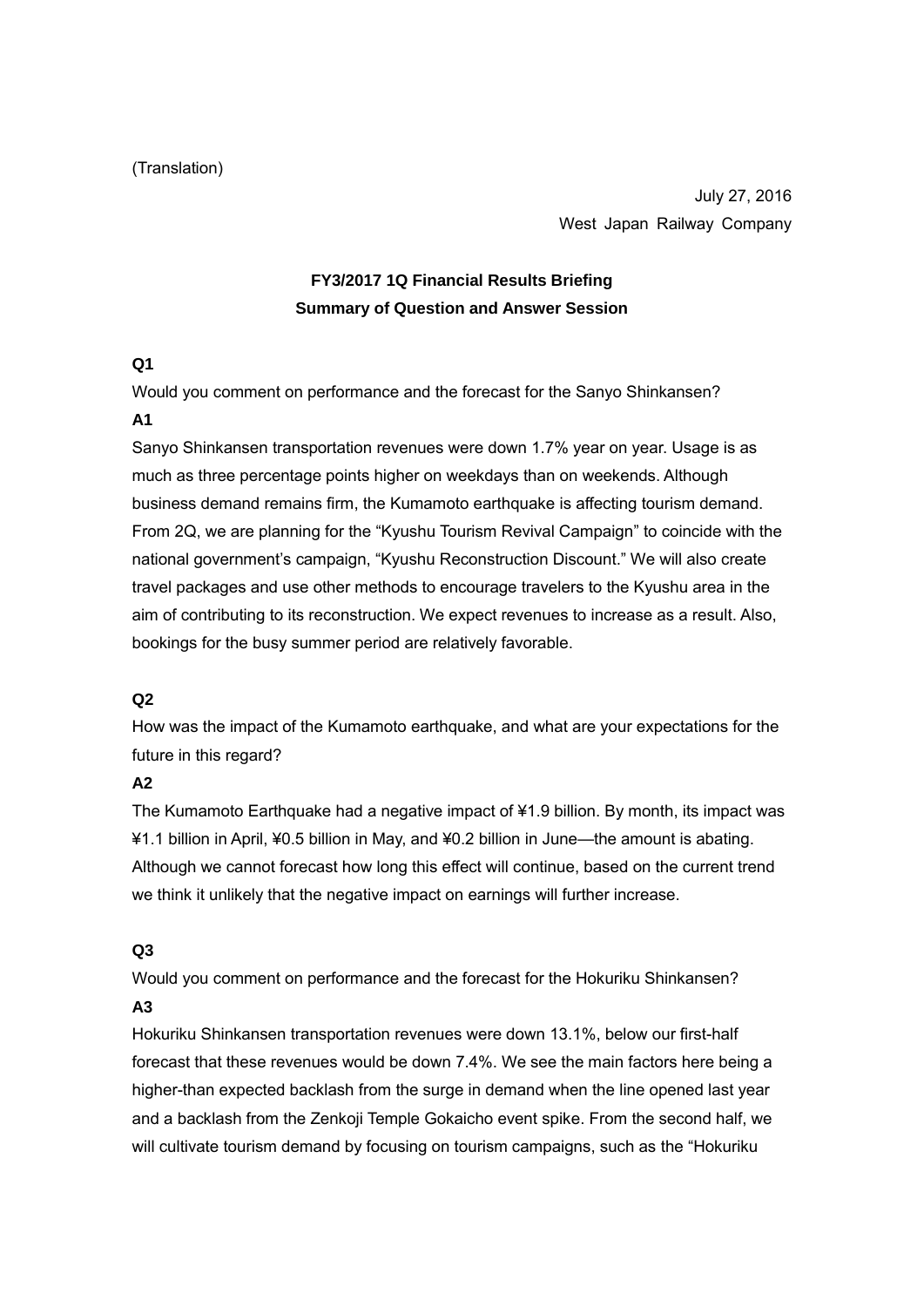After-Destination Campaign" and "Japanese Beauty Hokuriku," in an effort to boost revenues to some extent.

#### **Q4**

How would you analyze sluggish performance of the Hokuriku Shinkansen from the perspective of a change in the size of the pie in the Hokuriku direction and share of the competition from other modes of transportation?

#### **A4**

We think the share in relation to air travel is unchanged year on year. Our analysis suggests the main reason is that the size of the pie represented by people traveling on the high-traffic route between the Tokyo metropolitan area and the Hokuriku area is down by around 10%.

#### **Q5**

Costs seem to be trending upward; what is the future outlook?

#### **A5**

Costs were up year on year in 1Q, mainly because of new costs: the introduction of a provision for large-scale Shinkansen renovation and a rise in Hokuriku Shinkansen rental payments. The increase is also a reflection of a structural characteristic, namely that the effects of ¥11.0 billion in maintenance costs and miscellaneous costs that we accumulated over the past fiscal year will only become evident after 2Q. Therefore, our outlook for the fiscal year is unchanged.

## **Q6**

If revenues remain sluggish, do you plan to control costs?

## **A6**

We are focusing on the fact that now is the time to implement measures firmly because the coming fiscal year will be the final year of our Medium-Term Management Plan. Rather than controlling costs, we will prioritize steady implementation of the measures we need to undertake.

## **Q7**

How would you evaluate performance in non-transportation operations?

## **A7**

Overall, these operations are performing as expected. Revenues and profits are down year on year mainly because of fluctuations in the construction business. In department stores, performance was soft because of a reflection against last year's Osaka store opening and